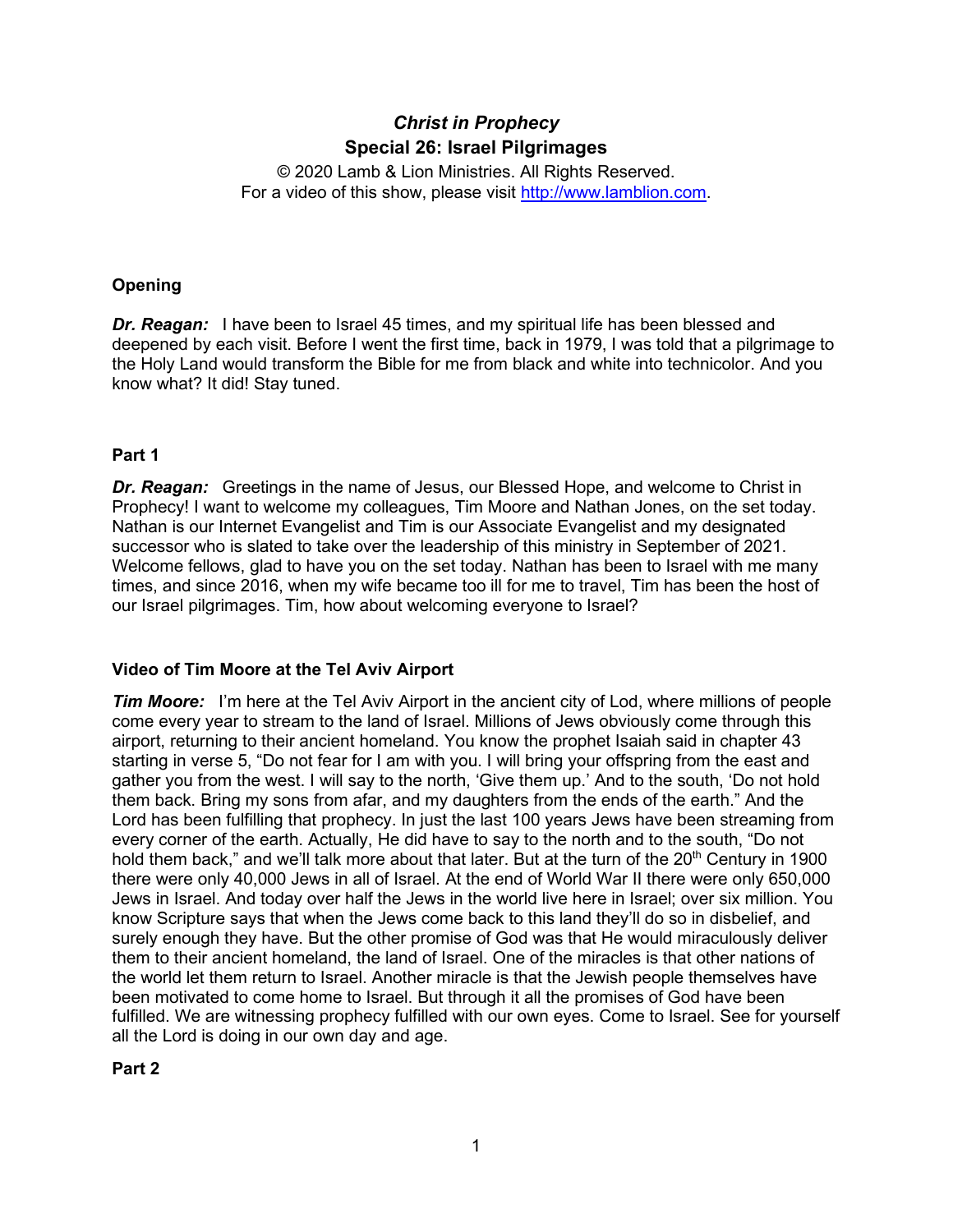*Dr. Reagan:* Fellas, I cannot begin to tell you how many pastors over the years have said to me, "Why should I go to Israel? How would that benefit my ministry? How would that enrich my sermons in anyway?" What is your answer to that?

*Tim Moore:* Well, I think you already answered it to a degree, Dave, when you said it brings the Scripture itself from black and white to technicolor. It gives them an appreciation for the very land about which they are discussing, or talking, preaching, if they go to the Word of God. And it actually gives them insights into how He is fulfilling Bible prophecy in our own day and age.

## *Dr. Reagan:* Yeah. Nathan?

**Nathan Jones:** Well, to me I was amazed how many little things that you don't realize when you pick up the Bible. You read about them taking days to go one place to another, but then you can stand in some valleys and it is only an hour drive in a bus. Or you go to say the Dead Sea and you see how dead it is, but then you read the story of how Lot choose that land because it was so beautiful. You are like? And it becomes an object lesson to the wrath of God.

*Tim Moore:* It certainly does.

*Nathan Jones:* You can go to Mount Carmel and you can look out over the Valley of Jezreel where Armageddon is going to be, and you realize in the future there is going to be a major, major battle here.

*Tim Moore:* Right here.

*Nathan Jones:* So, you can read it and you can have it intellectually, but I think what going to Israel does is it takes that, it makes it real, and it moves it into your heart and makes the Bible real.

*Dr. Reagan:* One of the things it certainly does is give you a feel for distances. You know when it talks about Mary and Joseph going from Nazareth to Jerusalem, you don't really have a feel for that distance until you go over there and see, wow, you mean they walked that distance?

*Nathan Jones:* Yeah, 80 miles.

*Dr. Reagan:* It took three or four days to do that, and there were bandits along the way, and all that sort of things.

*Nathan Jones:* Lions, there used to be lions running around there.

*Tim Moore:* Obviously, we believe that the Word of God has the power to change lives.

*Dr. Reagan:* Absolutely.

*Tim Moore:* To teach into people's hearts. But when you go to Israel you experience the very things you've been reading about. And in my own experience many times I stood at a place in Israel and though, "I just belong here because I've read so much about it. I thought and studied so much, and now to see it."

*Dr. Reagan:* I had one of our pilgrims write me one time after he had been there and said, "You know I was just reading in the Bible this morning, and I read about Capernaum." And he said, "It is no longer just a name on a page. I was there. I saw it. I know how it smells. I know where it is. It brings it alive to me."

*Tim Moore:* Brings it alive, yes it does.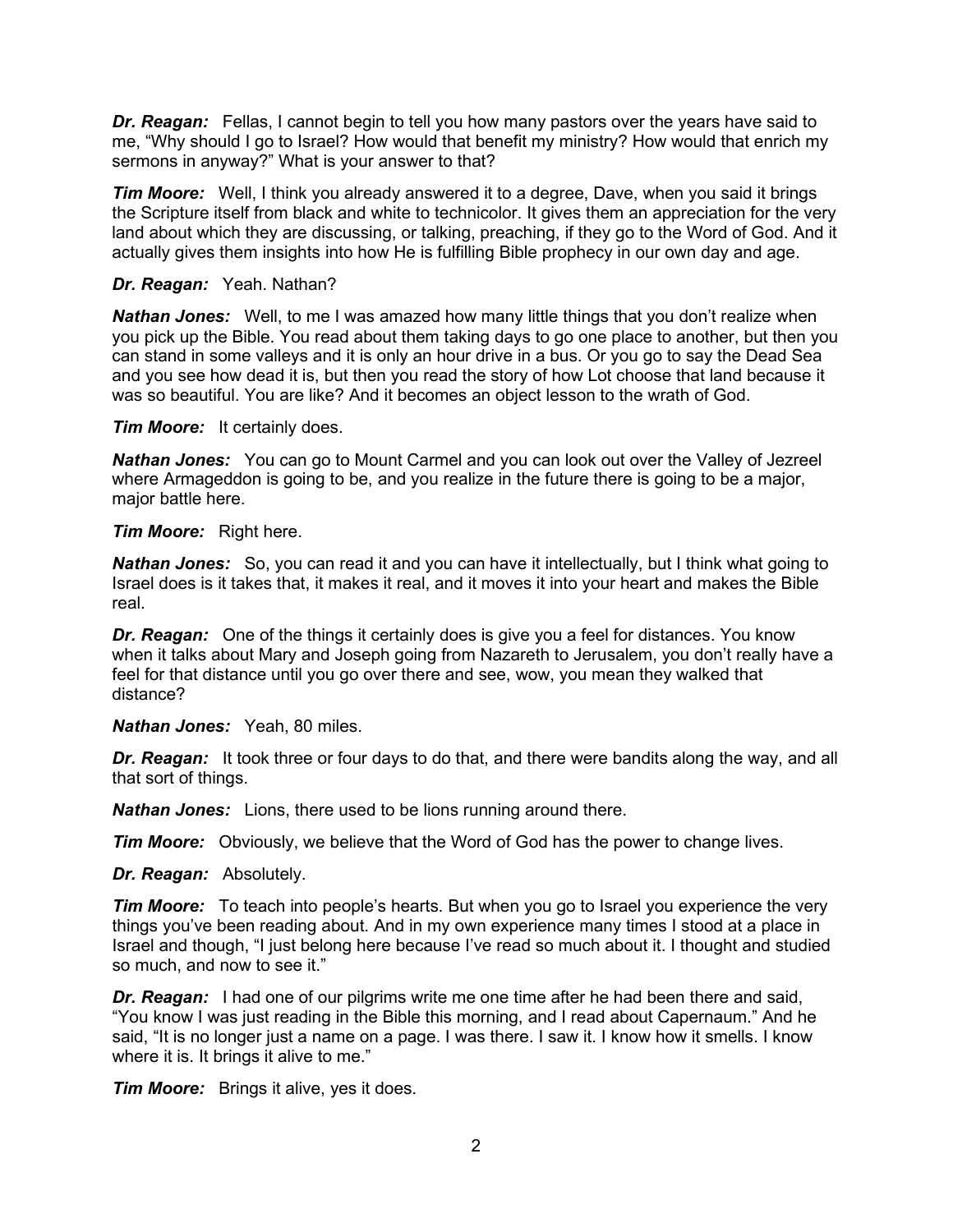*Dr. Reagan:* Another thing it does it impresses upon people the fact that all of these sites mentioned in the Bible are real sites. And even though some people who like to disparage the Bible over the years have said, "Well, those sites never existed." I can remember--I can't remember this, but I've read about it back in the 1800's. I know I'm getting old. Back in the 1800's there were scholars who said that Capernaum, and Bethsaida, and Khorazin didn't even exist, that this is all myths. And then suddenly all of them were discovered. All of these places have been discovered, they are real places. You go to the Book of Mormon it talks about all these cities all over this continent, that have never been found because they were fairy tales.

*Tim Moore:* Well, and even in recent years, just since I've been leading groups to Israel some of the sites that we now visit are newly found.

#### *Dr. Reagan:* That's right.

*Tim Moore:* So, we go to Magdala because it was found just a few years ago and has become one of the places we stop.

*Dr. Reagan:* Well, now, one of the points that I like to make is that when we take a group to Israel we spend a day in Tel Aviv. Ninety-percent or more of all groups get off the plane, get on a bus, they are dead tired, they ride for three or four hours to get to a hotel near Caesarea Maritime on the Sea, or up all the way to Tiberius. Why do we spend a day in Tel Aviv?

*Tim Moore:* We spend a day in Tel Aviv because Tel Aviv has great significance to the fulfillment of Bible Prophecy.

#### *Dr. Reagan:* There you go.

*Tim Moore:* In 1948 when Israel became a new nation in one day, fulfilling the word of Isaiah, that happened in Tel Aviv. So, we go to the Independence Hall, if you will, of Israel where David Ben Gurion declared, "We are creating the modern state of Israel."

*Dr. Reagan:* And you are right there where modern Bible prophecy was fulfilled.

*Tim Moore:* Yes, you are.

*Nathan Jones:* And when you go to Tel Aviv, and you've probably experienced this since you go so often, is every time you go the city is bigger, and bigger, and bigger. And it is a testament to aliyah, the prophecy that Jesus would bring the Jews back to Israel again. I mean just the technological, and architectural advancements in just ten years, it will blow your mind. And it continues to grow.

*Tim Moore:* It continues to grow.

*Dr. Reagan:* It helps you come to an understanding of a statement that the Israelis make about their major cities all the time because Tel Aviv is a very, very secular city.

*Tim Moore:* Oh, yes.

*Dr. Reagan:* And, so, the Israelis say you go Tel Aviv to play. You go to Haifa to stay. You go to Jerusalem to pray.

*Tim Moore:* Yes.

*Dr. Reagan:* And boy, Haifa is beautiful. You go there you want to stay. Jerusalem you pray.

*Tim Moore:* Well, and there's other aspects of that night's visit there, the stay that we have in Tel Aviv. We also go to Joppa, or Jaffa which already harkens back to the Old Testament.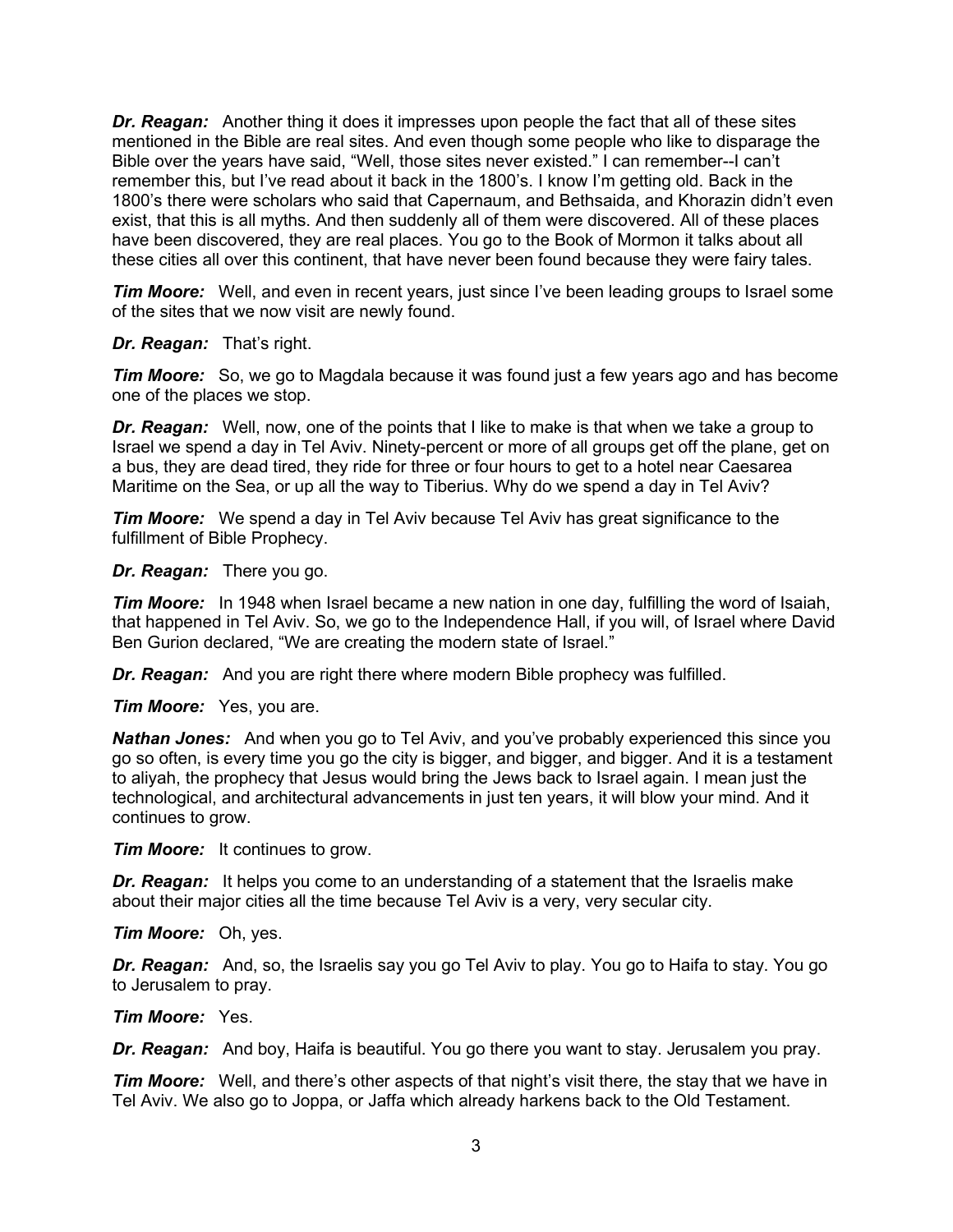*Dr. Reagan:* Yes, a suburb of Tel Aviv.

*Tim Moore:* Suburb of Tel Aviv, that is where timbers were brought to create and build the temple. Obviously it also played into the New Testament; that is where Peter went and stayed at the home of Simon the Tanner. And it also plays into the modern history of Israel. So, really there is an overlapping of the old and the new even in Bible.

*Dr. Reagan:* Very much so, Jaffa is one of the oldest cities in the world. And Tel Aviv the very first city, a house was not built until the early 1900's.

*Tim Moore:* Yes.

*Dr. Reagan:* And yet today it is a huge metropolis.

*Tim Moore:* Crazy.

*Nathan Jones:* And you are going want to see the little fountain with the whale. I mean after all that is where Jonah embarked as he tried to run away from God.

*Tim Moore:* Yes, another part of what happened at Joppa.

*Dr. Reagan:* That's right. Well, I think the problem is that most groups know nothing, or little or nothing about Bible prophecy, so they see no significance to Tel Aviv. And they just want to, where was Jesus, you know?

*Nathan Jones:* It is where the airport is.

**Dr. Reagan:** But, boy you go to that Independence Hall, it is really something.

*Tim Moore:* It really is, and I think you just hit on an aspect of what our pilgrimage trip is all about, and that is emphasizing Bible prophecy and its fulfillment even before our very eyes. Dave, you said one time, a gentlemen said to you, "He wished he could live in Bible times." And our answer is, "You do. You do live in Bible times."

*Dr. Reagan:* We are living in the Bible times. That's right.

*Tim Moore:* If you want to see the fulfillment of Bible prophecy come to Israel with us and witness it with your own eyes.

*Dr. Reagan:* Well now, one of the points that we try to make over and over is that our trips to Israel are not tours.

*Tim Moore:* No.

*Dr. Reagan:* They are pilgrimages. Now, what do we mean by that?

*Tim Moore:* Well, they are not tours, and really they are not vacations either. So, when we go to Israel I tell people you are going on a spiritual adventure, or a spiritual journey. We are pilgrims following in the footsteps of Jesus, as is the title of our primary trip that we take. But you are not a tourist, and we are not there just to go to tourist sites. And sometimes tours kind of tend toward that element, we are there to understand what the Bible is showing us, and what we can gleam from our reading of Bible history in the modern day.

**Dr. Reagan:** And that means that every site that we go to, when the guide gets through talking about the historical nature of it, you take over and you start talking about the spiritual importance.

*Tim Moore:* Exactly.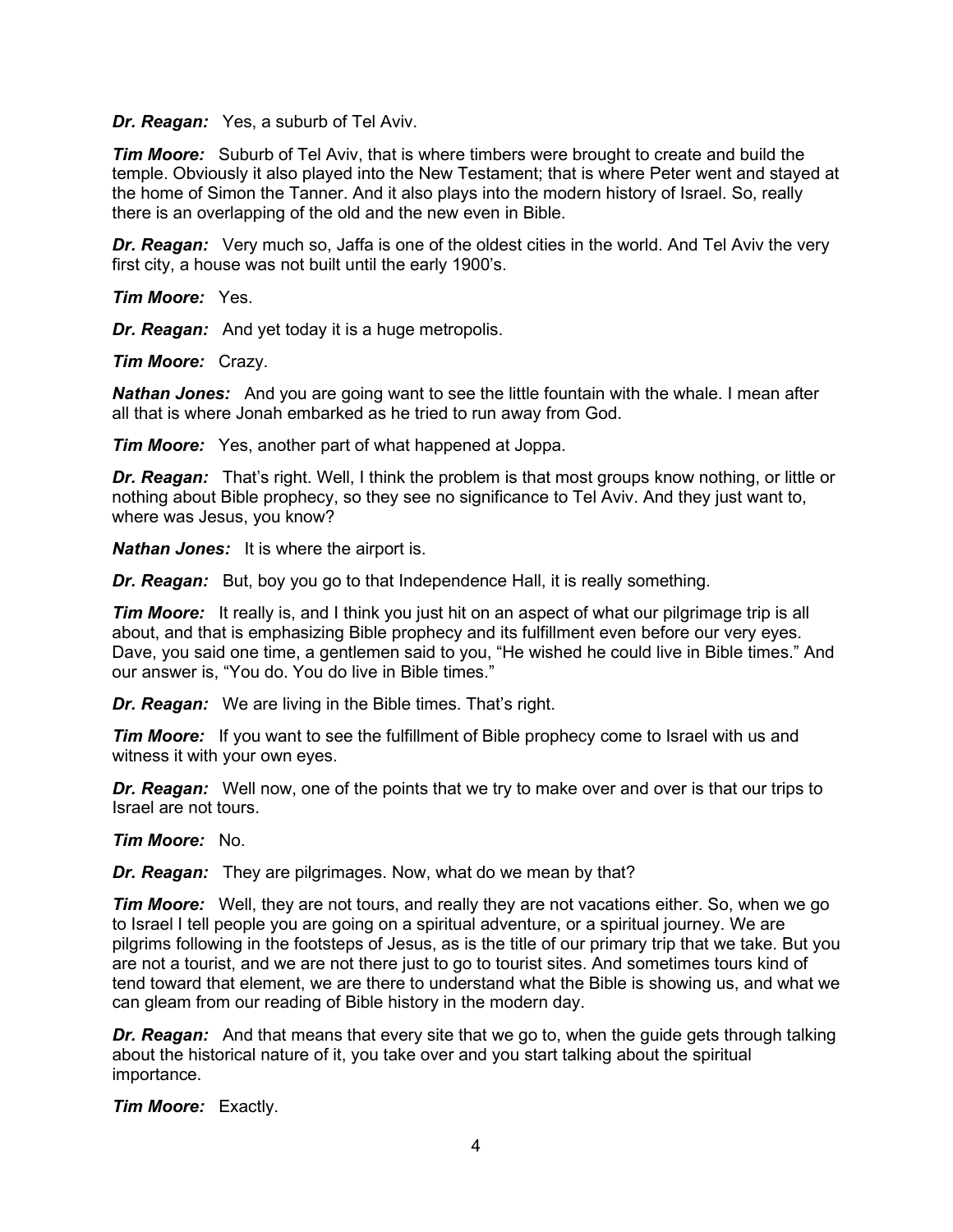*Dr. Reagan:* The biblical importance, and the future importance if there is any.

*Tim Moore:* Yes, sir, exactly so.

*Dr. Reagan:* Yeah, so it is truly a spiritual pilgrimage.

*Tim Moore:* It is.

*Dr. Reagan:* And people often are drawn much closer to the Lord than they ever have been before, I tell you.

*Tim Moore:* Well, and actually when we are preparing to go to Israel we always emphasize, we want our pilgrims to be prayerful for a period of months, preparing their hearts. We want them to read the Bible itself, and other books so that they are prepared for what the Lord is going to show them.

*Dr. Reagan:* I always tell them to get some exercise too.

*Tim Moore:* And get a lot of exercise, yes.

*Dr. Reagan:* Because Israel is all, up and down, up and down. I tell people the Bible says look up your redemption is drawing near. I say in Israel if you look up your redemption is immediate because you are on the ground, on the concrete.

*Tim Moore:* You're falling down, yes, sir.

*Dr. Reagan:* Well, very quickly what are some of your favorite places in Israel.

*Tim Moore:* Oh, I have a favorite each and every day. I love going to Mount Carmel where Elijah battled with the prophets of Baal. One of my favorite places has to be the Mount of Olives, because standing on the Mount of Olives you can look down upon the Eastern Gate, you know this is where the Lord is going to return, where His foot is going to touch ground. And so, you can envision all the things that are going to transpire in that very location.

#### *Dr. Reagan:* Nathan?

*Nathan Jones:* Tiberius. There is something so restful as being on the Sea of Galilee. And what's surprising is how small it is. It is only 8x13 so at night you can see the lights doting all around it.

*Dr. Reagan:* You can understand why Jesus loved that area so much.

*Tim Moore:* Yes, you can.

*Nathan Jones:* It is so peaceful.

*Dr. Reagan:* It is so beautiful.

*Nathan Jones:* So, peaceful.

*Dr. Reagan:* And I would have to agree with you, of all the places in there I think the Mount of Olives. When I stand there, and I look out over the Temple Mount I understand why the Bible says this is the center of the universe. This is what it is all about. This is where Jesus came. It is where He is returning. You can just feel it that this is a supernatural place. It is really something. So, of course the other place that is very special to me is the Garden Tomb.

*Nathan Jones:* Oh, yeah.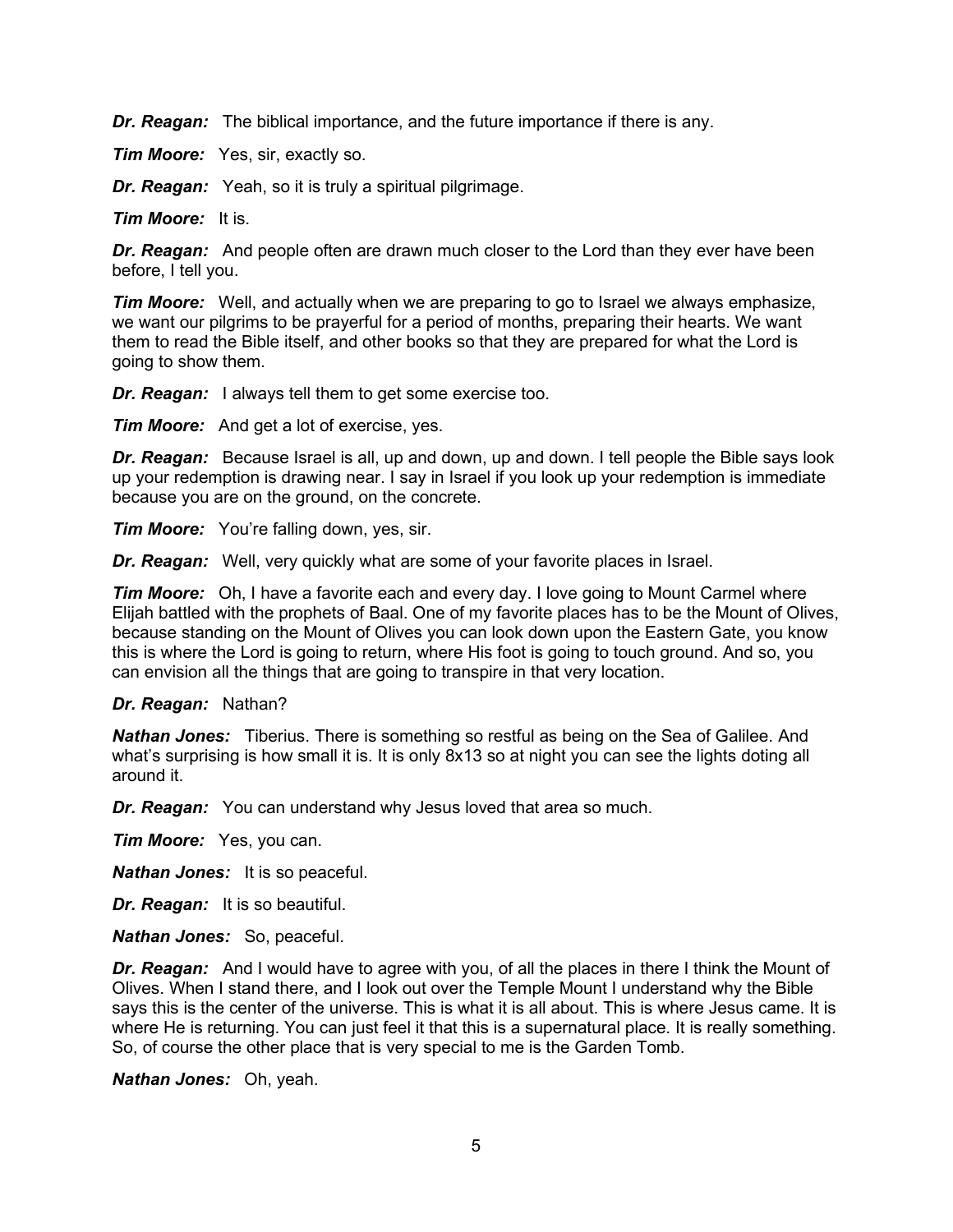*Dr. Reagan:* And so, okay, folks we are going to take a break here and we will be back in just a moment.

## **Part 3**

*Tim Moore:* Welcome back to Christ in Prophecy and our discussion about experiencing the Holy Land.

*Dr. Reagan:* Tim, you mentioned the Holy Land.

*Tim Moore:* I did.

**Dr. Reagan:** I was mentioning that one time in a presentation and a man jumped up and confronted me and said, "Why do you call that the Holy Land? There is nothing holy about it."

*Tim Moore:* Well, it is actually the Word of God that calls it the Holy Land. If we go to Zechariah chapter 2, verse 12 it says, "The Lord will possess Judah as His portion in the Holy Land and will again choose Jerusalem." So, it is the Word of God that says.

*Dr. Reagan:* Only real estate on planet earth that is referred to as the Holy Land.

*Tim Moore:* Only place in the world.

*Dr. Reagan:* The word holy means set apart. So, what does this mean, the Holy Land?

*Tim Moore:* Well, obviously the Holy Land is not holy in the sense that right now it is sanctified, everyone there is holy, or the policies of the government are holy. But we know that God has selected and set it apart. He has chosen the Jewish people. He has declared that will be their homeland forever, and so it is set apart for His purpose, for His people. And we know that's where He is going to come and reign in Jerusalem on Mount Zion, so it is set apart for that purpose most certainly.

*Dr. Reagan:* It also says that in eternity God is going to come and dwell with us in a New Jerusalem.

*Tim Moore:* In a new Jerusalem, yes. So, it is holy because it is set apart for Him.

**Dr. Reagan:** It also says that it is not only holy, it says that it is sort of the center of the nations. And it certainly was at that time when all the nations came through there. But even today, I mean this tiny little country only 300 miles long, 75 miles wide and something happens there it is on the headlines of all the papers.

#### *Tim Moore:* Yes.

*Nathan Jones:* Center of the universe. That's what God calls it.

*Dr. Reagan:* There you go. Well, let me get to the next question here and that is, Nathan, why don't you do it?

*Nathan Jones:* Sure, because after seeing that commercial about the Battle Tour obviously there has been lots of battles in Israel; ancient battles all the way up to modern battles. And so, we have a separate pilgrimage, just for, what you call the Battle Tour. Do you have to have a real big interest in the military? Is it just military battles? What's the purpose of that tour?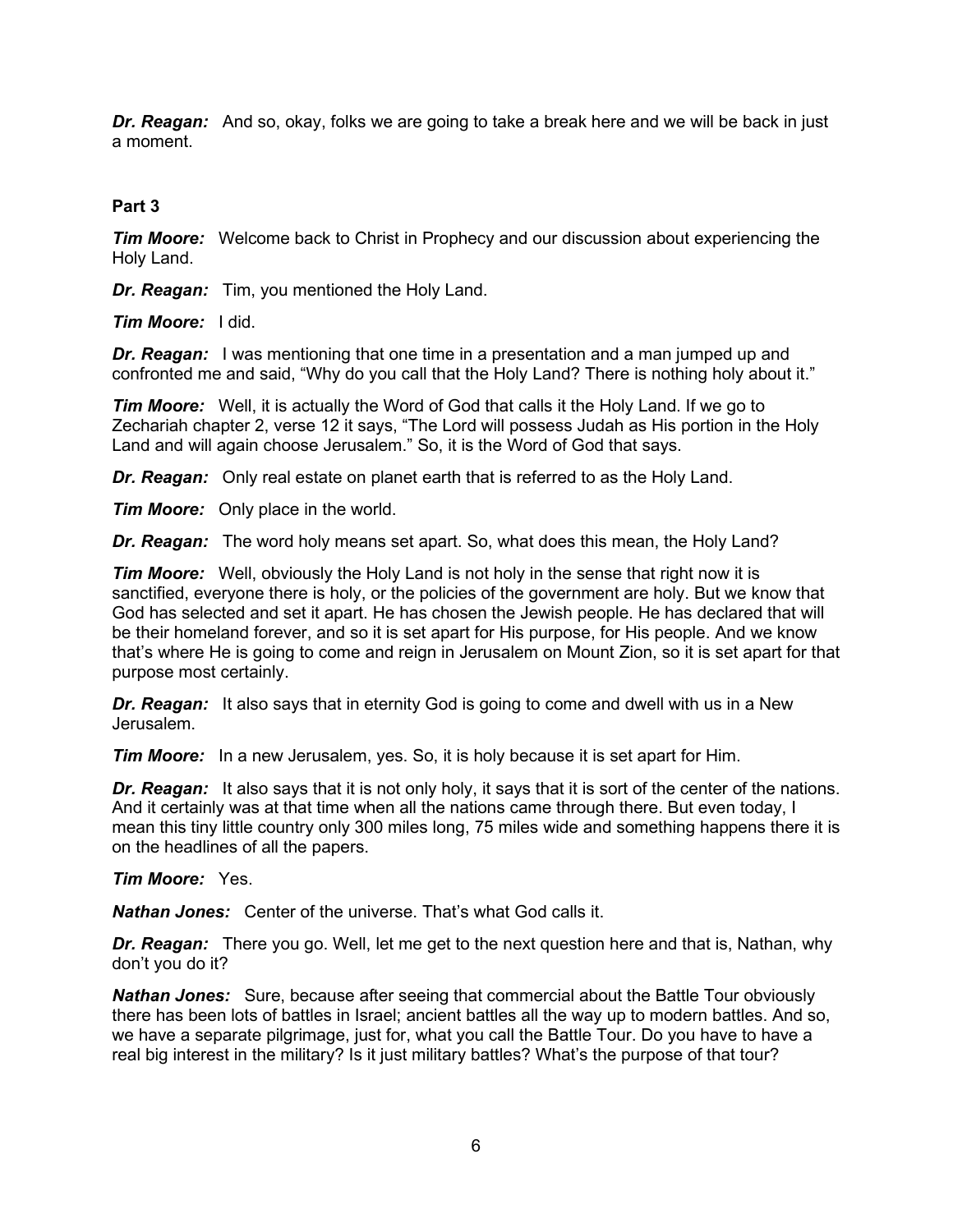**Tim Moore:** No, the Battle Tour, really you don't have any interest in the military. As a matter fact when I describe this to my wife, who really has no interest in the military, she said that sounds fascinating to me.

*Nathan Jones:* I think it's fascinating.

*Tim Moore:* Well, obviously for many of our pilgrims who have gone to Israel before, sometimes two, or three or four times, we're always trying to keep that experience fresh. And that's why we have new sites that we go to, new places that have been discovered, and people can experience and keep the regular Footsteps of Jesus Pilgrimage fresh. But I realize some folks would like to have a different kind of themed experience. And so, throughout Israel there are battle sites from the Old Testament, quite frankly from the New Testament, obviously some of them are spiritual battles.

*Nathan Jones:* Yeah, what are some of those, that make it different from our basic footsteps tour?

*Tim Moore:* Well, on the Battle for Israel Tour for instance we go to the valley where David fought Goliath.

*Nathan Jones:* Oh, Valley of Elah.

*Tim Moore:* Valley of Elah, and you stand in one place and read from Scripture the description and geography and you can recognize I am within a stones throw of where those took place.

*Dr. Reagan:* And everybody always wants a stone.

*Tim Moore:* Everybody.

*Dr. Reagan:* And it's been picked clean of stones.

*Tim Moore:* Well, I think they bring in new stones every few years just to replenish them in the brook that is still there.

#### *Dr. Reagan:* Right.

*Tim Moore:* But you read the geographic description and you think, I am here. And it is a demonstration over the course of that entire pilgrimage that God has provided and preserved His people throughout time, in the Old Testament, through the New Testament, in the modern era. We do talk about some of the modern battles that Israel has endured proving that the miraculous providence of God delivering the Jewish people in 1967, in 1973, obviously in the Wars of Independence that started in 1948, they prove that only God through His miraculous providence could preserve and protect His people. And that's the same thing He has promised us, He will preserve and protect us. And so really it is another demonstration of God's ability to provide for us and keep His promises. And we also emphasize the fulfillment of Bible prophecy in those battles yet to come.

*Dr. Reagan:* Oh, yeah, I was going to say looking to the future.

*Tim Moore:* Yes, always looking to the future as well.

*Dr. Reagan:* You know that is one of my favorite places in Israel is to go up on top of the monastery that is on top of Mount Carmel.

*Tim Moore:* Yes.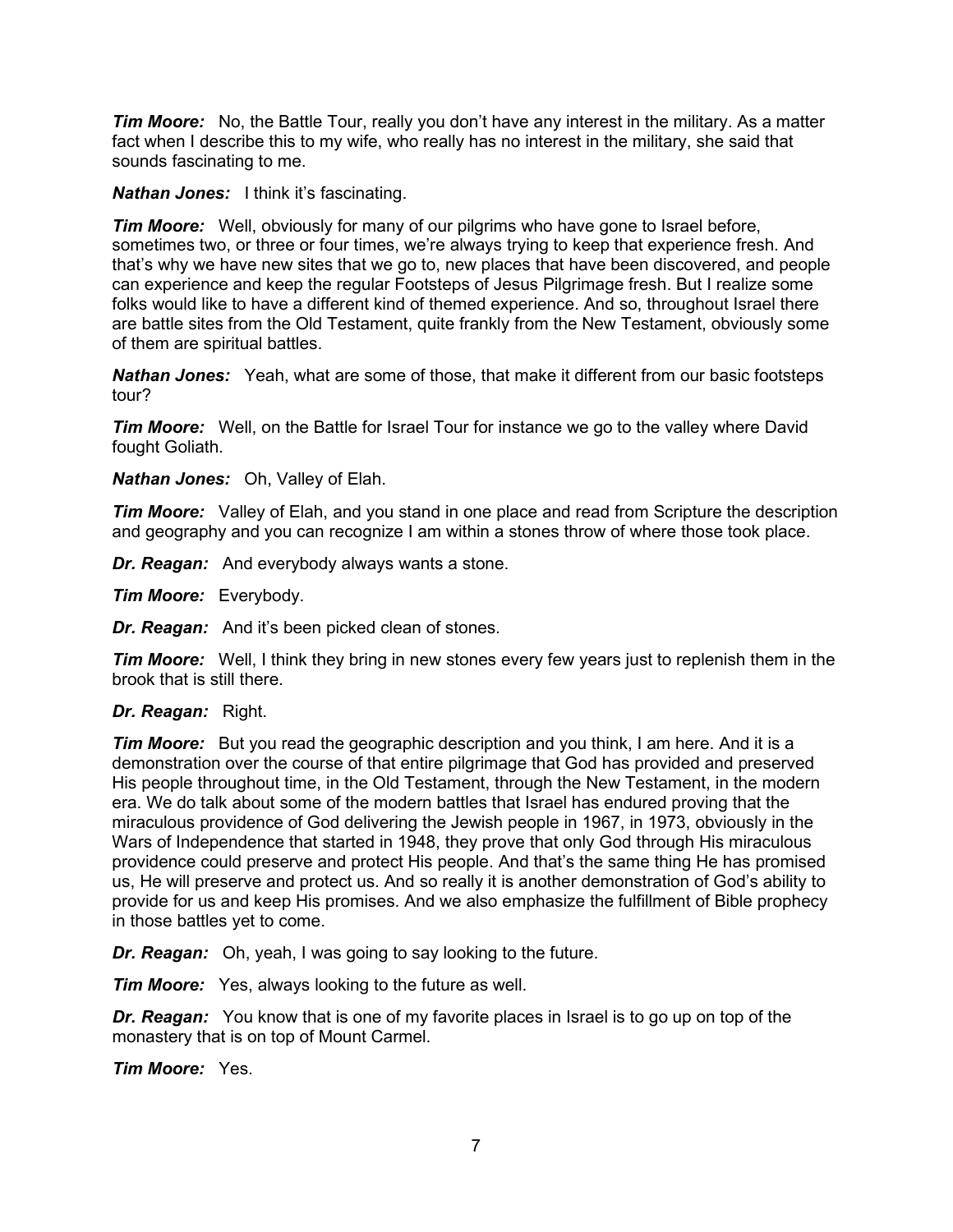*Dr. Reagan:* And look out over the Valley of Armageddon, the Valley of Jezreel, wow. What a battlefield!

*Tim Moore:* And all the things that have transpired there, yes, sir. Multitudes, multitudes in the Valley of Decision.

*Dr. Reagan:* Multitudes in the Valley of Decision, yeah.

*Nathan Jones:* When you read about the Old Testament how God would miraculously save them when there were overwhelming forces against them. And then you see the battles today where it seems like it is a 20:1 ration of enemies against the Jews dying, versus Jews. Stories where missiles were about to hit them and they swerve off, or planes suddenly crashing.

*Tim Moore:* Yes.

*Nathan Jones:* I mean God said that He's got Michael the Archangel protecting Israel.

*Tim Moore:* Yes.

*Nathan Jones:* And clearly as you go around Israel that becomes very evident.

*Tim Moore:* There is a little overlap to our existing pilgrimage because we are still going to the Mount of Olives.

#### *Dr. Reagan:* Yeah, sure.

*Tim Moore:* We are still going to go to Mount Carmel. There are few sites that do overlap, but there are a lot of sites that are new and different.

*Dr. Reagan:* Well, you know as a retired colonel from the Air Force I am sure you are always fascinated by that Air Force base in the Valley of Armageddon that is underground. All you can see is the runways and suddenly a plane just comes out from underground, or it lands and it is immediately underground.

*Tim Moore:* Yes, sir, I am fascinated by that. We actually go to the Air Forces Museum if you will.

*Dr. Reagan:* Oh, I didn't know that.

*Tim Moore:* There in Beersheba. And we talk about some aspect of the Air Force. Obviously I do have a great affinity. My own doctoral paper if you will for the Air Force War College dealt with Israel's 1967 air battle which is still being studied as a classic example of a perfect air battle.

*Dr. Reagan:* Now, not only have you come up with the innovative idea of the Battle Tour which has proved so successful, but you also came up with another idea called the Millennial Kingdom Scholarship. Where did that idea come from? And what is it?

*Tim Moore:* The Millennial Kingdom Scholarship is a program designed to invigorate our outreach to young people. A few years ago, one of our pilgrims, who happened to be one of our board members had to cancel at the last minute due to health reasons.

#### *Dr. Reagan:* Yeah, he got sick.

**Tim Moore:** But the trip had already been paid for. And I felt terrible that his money was already invested. He said, "Take someone else. Bless them and take someone. Matter of fact take a young person." And had paid for two trips. So, we took two young men on very short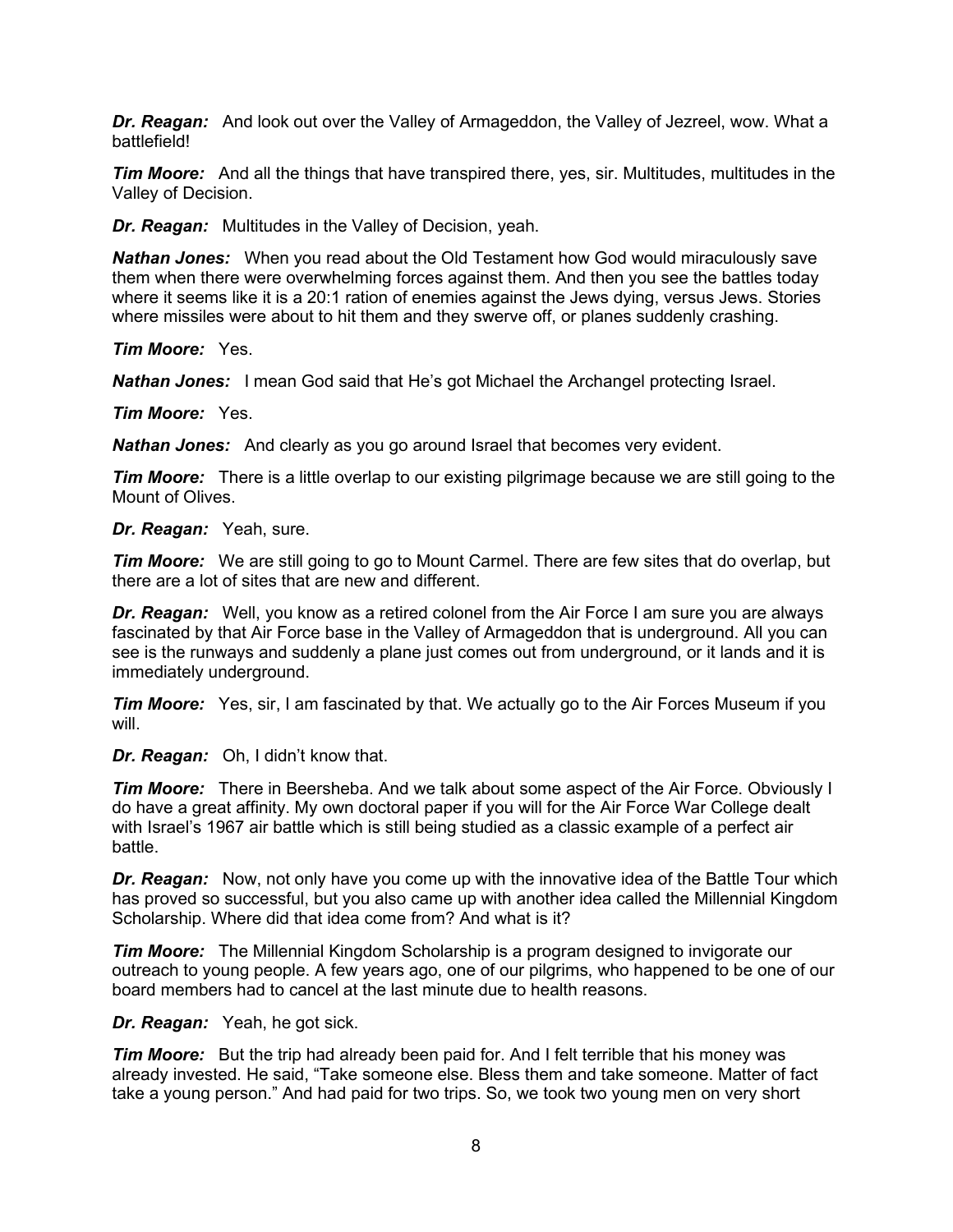notice, and it was such a blessing to them. And really they were such a blessing to the rest of our group that it created an idea. And there are other programs that have kind of sprouted up in recent years, but we decided what a tremendous opportunity to pay it forward and to allow our supporters, our Prophecy Partners and others to invest in the next generation of young fruit bearers. And so, we have a scholarship program where we go through a list of nominees and we select young people who will gain from this experience the ability to share with their peers what they have seen, what they have experienced in Israel. And will begin to understand all that is going to come to pass in their own lifetime. And so, we have a number of people who have invested. And basically, what we do is we tell a young person who is selected, a young millennial.

## *Dr. Reagan:* Like between the ages of?

*Tim Moore:* Between the ages of 18-29, basically. And we tell them we will pay the lion's share of the cost for you to go to Israel. There is a small co-payment because we want them to have some skin in the game.

## *Dr. Reagan:* But it is very small, yeah.

*Tim Moore:* But it is very small. They have to get Dallas where we depart, and then from that point on everything is covered. And the blessing that this becomes is only for that young person but having a group of young people. This next June when we travel, this coming June I'm going to have four Millennial Kingdom Scholars.

## *Nathan Jones:* Wow.

*Tim Moore:* And I expect them to invigorate the rest of our group. So, really it is a blending of young people, and our more experienced pilgrims and sharing their wisdom and maturity. And so, it has become a great avenue for again, reaching into the next generation.

*Dr. Reagan:* Wow. So, we need not only applicants for that, but we also need donors for it.

*Tim Moore:* We certainly do. And quite frankly if you are watching this program today and you have wondered how could I give to the future generation? How could I invest in those who will be following along? Well I use an ancient Jewish proverb to say, if you think the world is going to end tomorrow, plant a tree today. And that's not just a literal tree, although that is a good idea, it means to raise up young fruit bearers. And so, if the Lord stays His coming, we want young people to continue to share this message with a generation that is straying by leaps and bounds. But as we raise up young fruit bearers we will continue to emphasize the soon return of Jesus Christ. So, if you are watching this program and wonder how you could pay it forward you can give to the Millennial Kingdom Scholarship. Obviously, we look for young people to be nominated. But we would welcome your involvement, your partnering with this program to again pay it forward and raise up young fruit bearers for the Lord.

*Dr. Reagan:* Well, Tim as you were talking a lot of things were going through my mind. The memories of the 45 trips I've made over there. And one of the things that I thought about was the fact that in the 1980's when I'd take groups over there was no place to baptize them in the Jordan River. We would just pull over to the side of the road and we would pull all the curtains down on the bus and all the men would get off and the women would change clothes. And we'd go down and we'd baptize them while the men would get on they would change clothes. And I'm down in the river waiting for everybody. And by the time I'd baptized everybody, and I'm not kidding, I could not move because I had sunk down in the mud so far. They would have to throw a rope and pull me out of the Jordan River.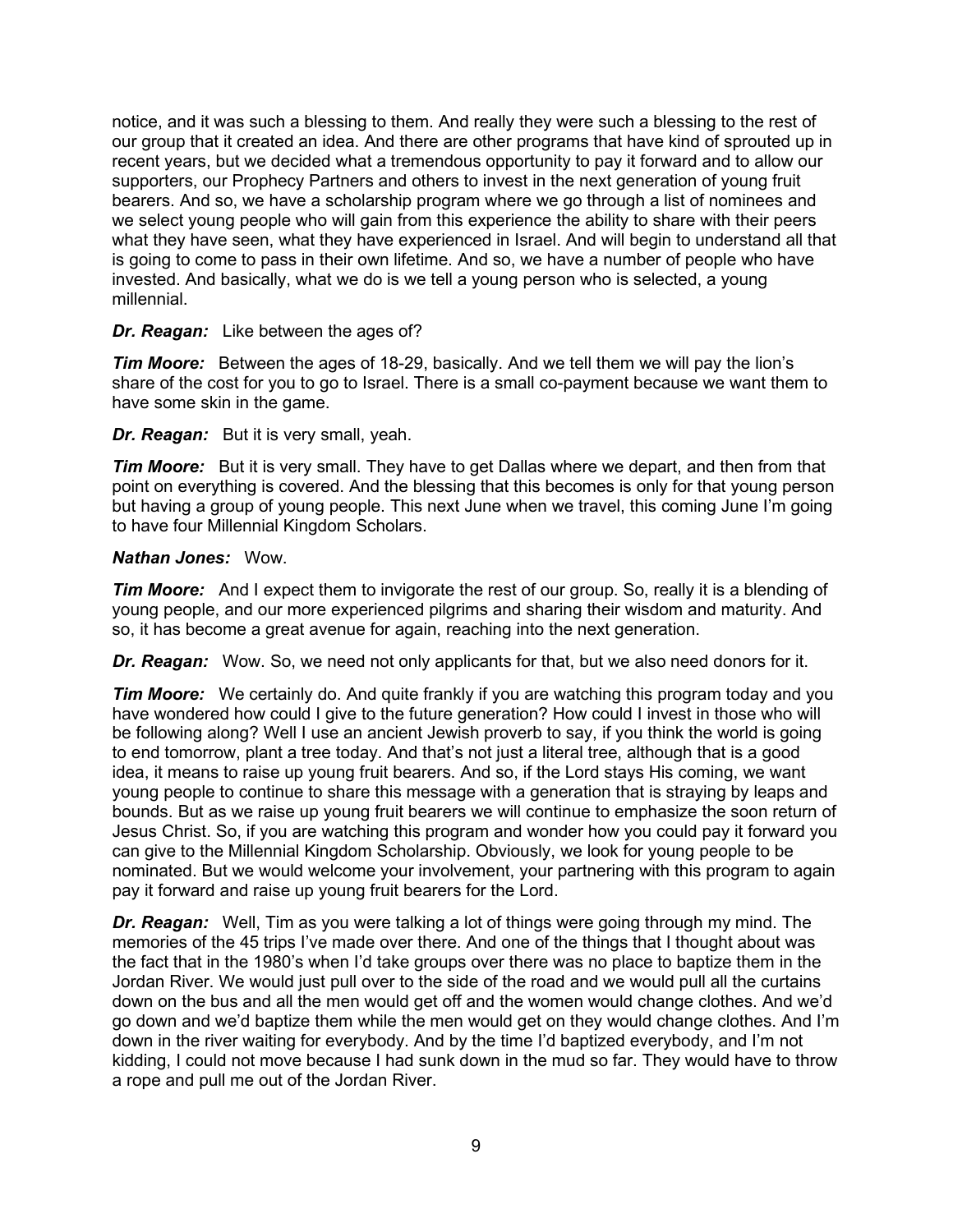*Tim Moore:* I could imagine.

*Dr. Reagan:* Today it is quite different. Tell them how different it is today.

**Tim Moore:** Today there is a beautiful baptismal site, just south of the Sea of Galilee.

*Dr. Reagan:* Yeah, just where the river comes out.

*Tim Moore:* The river comes out. It is beautiful. You talk about picturesque, it is one of the most beautiful places.

*Nathan Jones:* Yardenit.

*Tim Moore:* Yardenit, yes. And we baptize there. And the beautiful thing, as well as just the vision is to see people from all over the world.

*Dr. Reagan:* All over the world.

*Tim Moore:* Of tribes and tongues and nations.

*Dr. Reagan:* They have changing rooms. They have gowns.

*Nathan Jones:* Hey, they have water goulashes too. So, when you're sinking into the mud.

*Dr. Reagan:* In fact, tell them what happened to you the last time you were there, the couple.

*Tim Moore:* Last time I was there as we were baptizing our pilgrims a young lady who happened to be Spanish speaking came and asked if she could be baptized. She spoke very little English and I had the privilege of baptizing her. And then her husband who spoke no English, communicated that he wanted to be baptized. And I'll probably never see this young couple again, until we meet again in Heaven, but what a privilege it was to be a part of the Lord's family all around the world there at Yardenit.

# **Part 4**

*Nathan Jones:* Welcome back to Christ in Prophecy and our discussion of experiencing the Holy Land. We would like to share with you a few testimonials from pilgrims who have gone to Israel with us recently.

*Kate Howard:* The visit that we had to the Sea of Galilee I absolutely loved. It was early in the morning; the sun was coming up. The weather was perfect. You could look around you and see the hillsides of where the people would have been gathered to hear Jesus preach. You could see them coming out with their fishing boats from the shore. You could just sense the whole surroundings. You weren't trapped by our modern conveniences. You were in a fishing boat with the wind blowing on you, and it was just, it was just beautiful.

**Scott Leach:** The highlight is being where Jesus was, or in the proximity of where we are very confident that He was. It is almost impossible to not just feel extremely moved by it, to feel the presence of God with you. It is really an awe inspiring thing.

**Toni Leach:** Definitely being baptized in the Jordan, it's just a moment, just being baptized where Jesus had been baptized. And I love the Sea of Galilee. The boat ride over, and then we're interacting with the people on the boat, and they are showing us their dance. And they raise the American flag. Just being there were Jesus had been, it is like overwhelming.